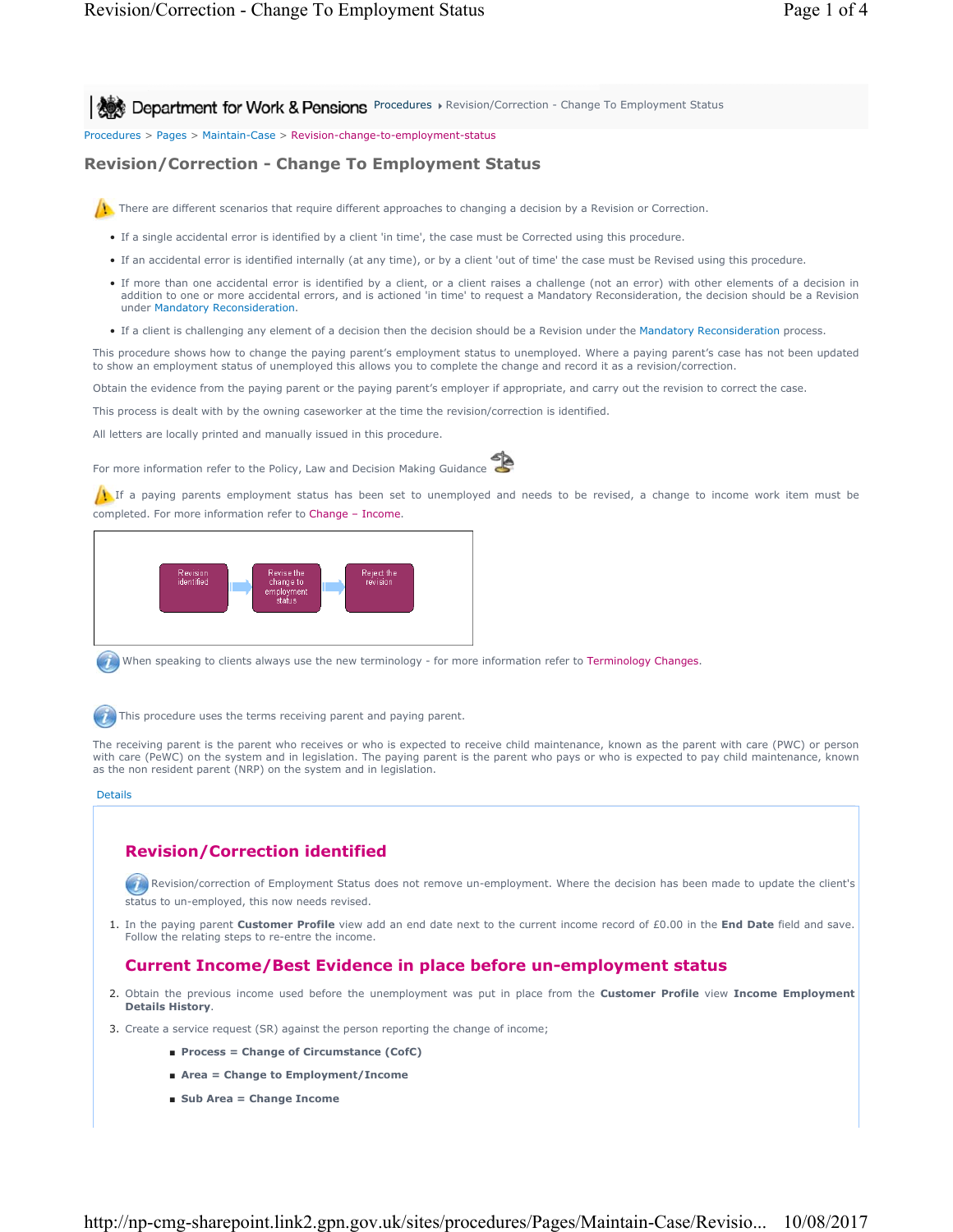The Source is the person who is reporting the change in the Last Name and First Name fields of the SR, from the Source dropdown select their role on the case e.g. NRP or PWC.

- 4. Record the reason for the revision/correction in the SR **Notes** field, ensuring that who reported the error is recorded and whether it was a Revision or a Correction.
- 5. Change the SR **Status** to **In Progress**, continue with **Record Change to Income**.
- 6. Select **Income Summary** view from the **CofC More Info** view.
- Selecting **Modify**, record the effective date as the same date the original change to employment status was completed in the **Effective** 7. **Date** field.

For Best Evidence select the **Dummy** employer account entitled **Best Evidence**.

- 8. Updating the SR **Sub Status** to **Further Evidence n/a**
- 9. Change the **Sub Status** to **New Income Verified**
- 10. To perform the check, select the **Tolerance Check** button in the SR. For more information refer to Change Income

### **Tolerance breached**

- 11. When tolerance has been breached, update the **Activity Plan Outcome** and the SR **Sub Status** to **CofC Accepted**
- 12. Update the **Resolution Code** to **CofC Accepted**
- 13. A **Perform Calculation** SR is generated automatically to recalculate the liability amount.
- 14. If the Perform Calculation SR has used Historic or Current Income go to the Procedural Exceptions tab in Calculation Post Initial to complete the **Perform Calculation Checks**
- 15. Send the relevant communication to both clients:
	- For a Revision decision send **CMSL5400** to confirm the change
	- For a Correction decision issue **CMSL5428**

16. Set the **Status** to **Closed** and the **Sub Status** to **Complete**

# **Tolerance Not breached**

If tolerance did not breach but the figure is to be implemented, tolerance will need to be over-ridden.

17. Complete a Revision/Correction - Change Income to over-ride tolerance.

 $\bigwedge$  Ensure the correct income is implemented from the revised date.

- 18. Send the relevant communication to both parties:
	- For a Revision decision send **CMSL5400** to confirm the change
	- For a Correction decision issue **CMSL5428**

If the Annual Review has been updated in the meantime, this means that the current income update now didn't breach tolerance, refer to the Change Income Procedural Exception - HMRC Income, was updated at the Annual Review from step 8 to over-ride the tolerance and update relevant effective date. Then complete the steps to add the new HMRC back in from Annual Review.

## **HMRC Income in place before un-employment status update**

If there was HMRC income in place before the change to employment status was completed, this can be replaced.

- 19. Manually create a Perform Calculation SR to update the effective date to the same as the un-employment status decision, refer to Calculation - Post Initial
- 20. If the Perform Calculation SR has used Historic or Current Income got to the Procedural Exceptions tab in Calculation Post Initial to complete the **Perform Calculation Checks**
- 21. Send the relevant communication to both parties:
	- For a Revision decision send **CMSL5400** to confirm the change
	- For a Correction decision issue CMSL5428

If Annual Review has been updated in the meantime, raise an incident with AAC so that it can be referred to TCS to provide case specific guidance on how to progress.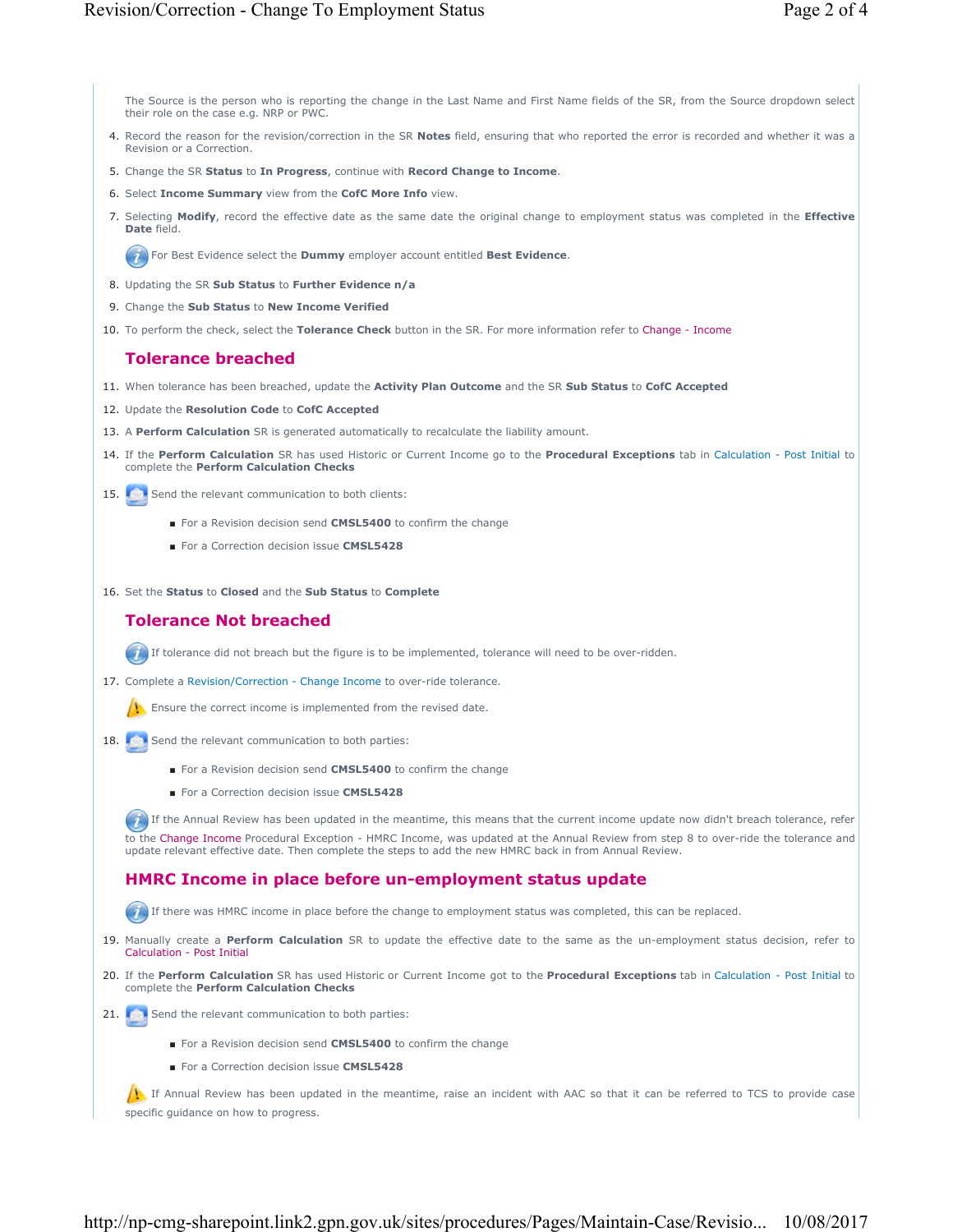### **DMD in place before un-employment status update**

If there was a DMD in place before the change to employment status was completed and this can't be replaced by a current income or best evidence decision.

- 22. Manually create Perform Calculation SR to update the effective date to the same as the un-employment status decision. Refer to Calculation - Post Initial
- 23. If the Perform Calculation SR has used Historic or Current income, go to the Procedural Exceptions tab in Calculation Post Initial to complete the **Perform Calculation Checks**
- 24. Send the relevant communication to both parties:
	- For a Revision decision send **CMSL5400** to confirm the change
	- For a Correction decision issue **CMSL5428**

CMSL5400 – Important information about your child maintenance payments

Generic free text template with optional paragraphs for a range of scenarios including both case closure and end of ongoing liability as well as cases with an ongoing child maintenance liability

#### **If letter going to the paying parent**

Under the heading 'Important information about your child maintenance payments' complete the free text field with the reason for the revision.

If the revision was as a result of our error, use the paragraph "Use only if revision was necessary solely due to our error"

Choose one of the following paragraphs under the heading 'What this means for you'

- If the revision will result in a change to the maintenance calculation, use the paragraph 'This revision means your child maintenance payments will change'
- If the revision will not result in a change to the child maintenance calculation, use the paragraph 'This revision will not change your child maintenance payments'
- If the revision will result in case closure, use the paragraph 'This revision means we will close your child maintenance case from' insert the effective date of the change in the freetext field.

Under the same heading, select one of the following where applicable:

- If there is still unpaid child maintenance to pay, use the paragraph 'However, you still have unpaid child maintenance to pay'
- If a future maintenance liability remains, use the paragraph 'We will write to you separately to tell you how this will affect your future child maintenance payments'

Under the heading 'What happens next'

- If the revision will result in a change to the maintenance calculation, use the paragraph 'We will write to you to tell you how we've worked out your new child maintenance amount and what payments you need to make in future'
- If the revision will result in case closure, use the paragraph 'You do not need to make any further child maintenance payments'
- If the revision will affect previously made maintenance payments, use the paragraph 'We will write to you separately to confirm how this revision affects some of the child maintenance payments you have already made'

#### **If letter going to the receiving parent**

Under the heading 'Important information about your child maintenance payments' complete the free text field with the reason for the revision.

If the revision was as a result of our error, use the paragraph "Use only if revision was necessary solely due to our error"

Choose one of the following paragraphs under the heading 'What this means for you'

- If the revision will result in a change to the maintenance calculation, use the paragraph 'This revision means your child maintenance payments will change'
- If the revision will not result in a change to the child maintenance calculation, use the paragraph 'This revision will not change your child maintenance payments'
- If the revision will result in case closure, use the paragraph 'This revision means we will close your child maintenance case from' insert the effective date of the change in the freetext field.

Under the same heading, select one of the following where applicable:

- If the paying parent still has unpaid child maintenance to pay, use the paragraph 'However, you still have unpaid child maintenance to receive'
- If a future maintenance liability remains, use the paragraph 'We will write to you separately to tell you how this will affect your future child maintenance payments'

Under the heading 'What happens next'

• If the revision will result in a change to the maintenance calculation, use the paragraph 'We will write to you to tell you how we've worked out your new child maintenance amount and what payments you should receive in future'